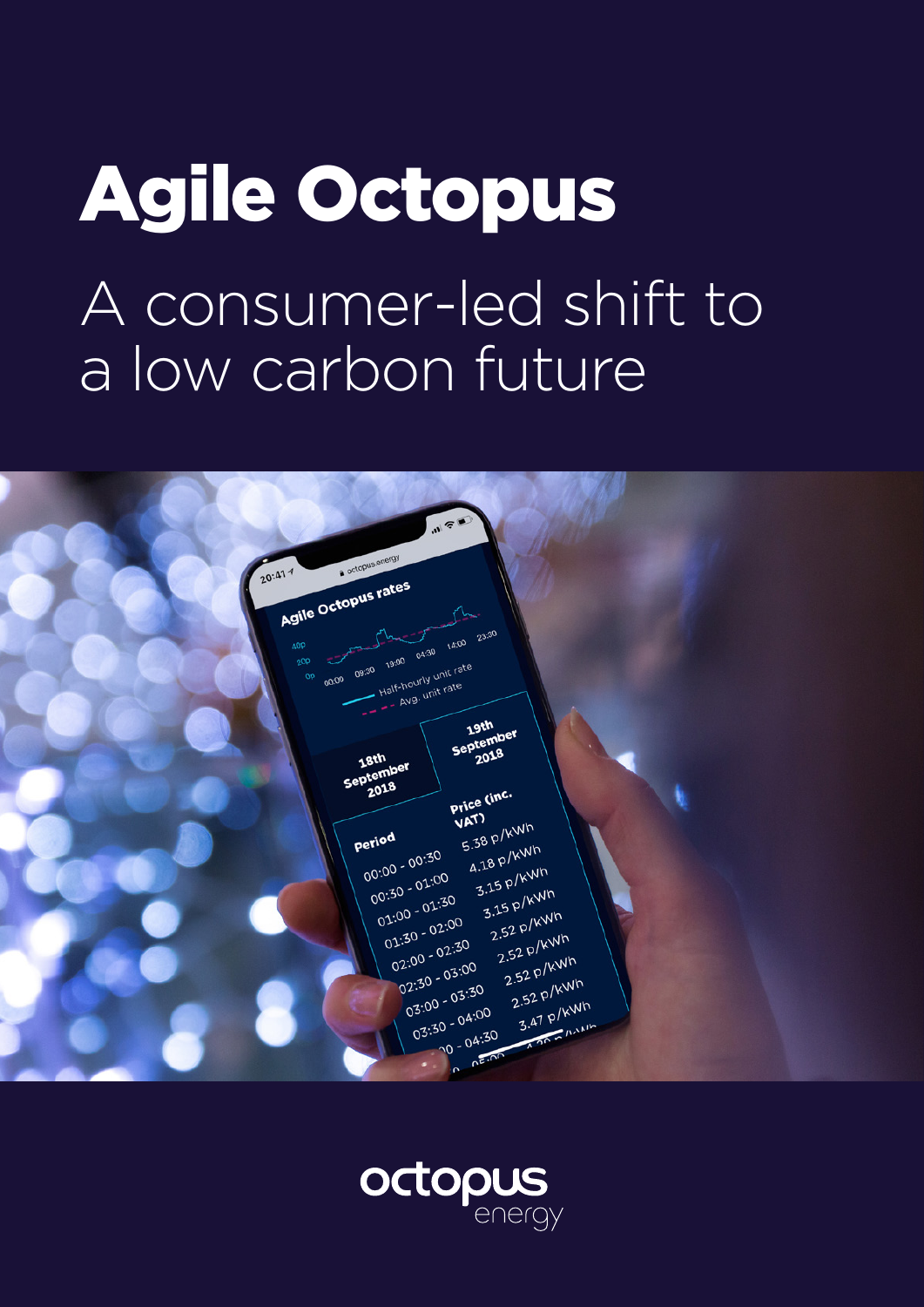Our smart energy system is taking shape. Not only will it deliver cheaper energy for consumers it will also help us meet our climate change commitments by ensuring our energy use is more flexible and efficient and so the electricity system can accommodate more renewable generation.

Our recently updated smart action plan outlines the benefits a smarter system will bring to consumers, the energy industry and wider economy - worth up to £40 billion over the next few decades - all the while creating high quality jobs and UK Intellectual Property. We've passed the half-way mark in delivering this plan and we're investing a further £70 million into smart energy innovations to overhaul our energy system.

Smart meters are the key to unlocking these benefits which is why we are committed to all homes and businesses being offered a smart meter by the end of 2020. They are the key link in the chain, ensuring our cleaner, smarter energy future works for consumers, putting them back in control of their household energy bills, and giving them access to innovative products and tariffs such as those that reward consumers who use energy at off-peak times.

Products like the time-of-use tariff explored in this report are giving consumers more information about their energy use, and it's exciting to see real case studies of people changing their behaviour, and saving energy – and money – as a result.

Combined with smart charging, for example, these tariffs enable electric vehicle owners to charge their cars during cheaper periods and save money. This is a game-changer for the increasing number of electric vehicle owners on our roads and part of our plans to be world leaders in EVs. As well as rolling out smart meters across the UK, we're requiring all new electric vehicle chargepoints to have smart functionality and investing £400 million to accelerate the deployment of charge points, ensuring EV drivers can charge on our motorways and petrol station forecourts, as well as plugging in at home. Lowering emissions, cutting costs, and giving households more control – exactly what the smart revolution is all about.

With Government delivering the framework, it's for the private sector to develop the smart products and services which will bring the smart system to life, and I'm delighted that Octopus is playing its part.



*The Rt Hon Claire Perry MP,*  Minister of State for Energy & Clean Growth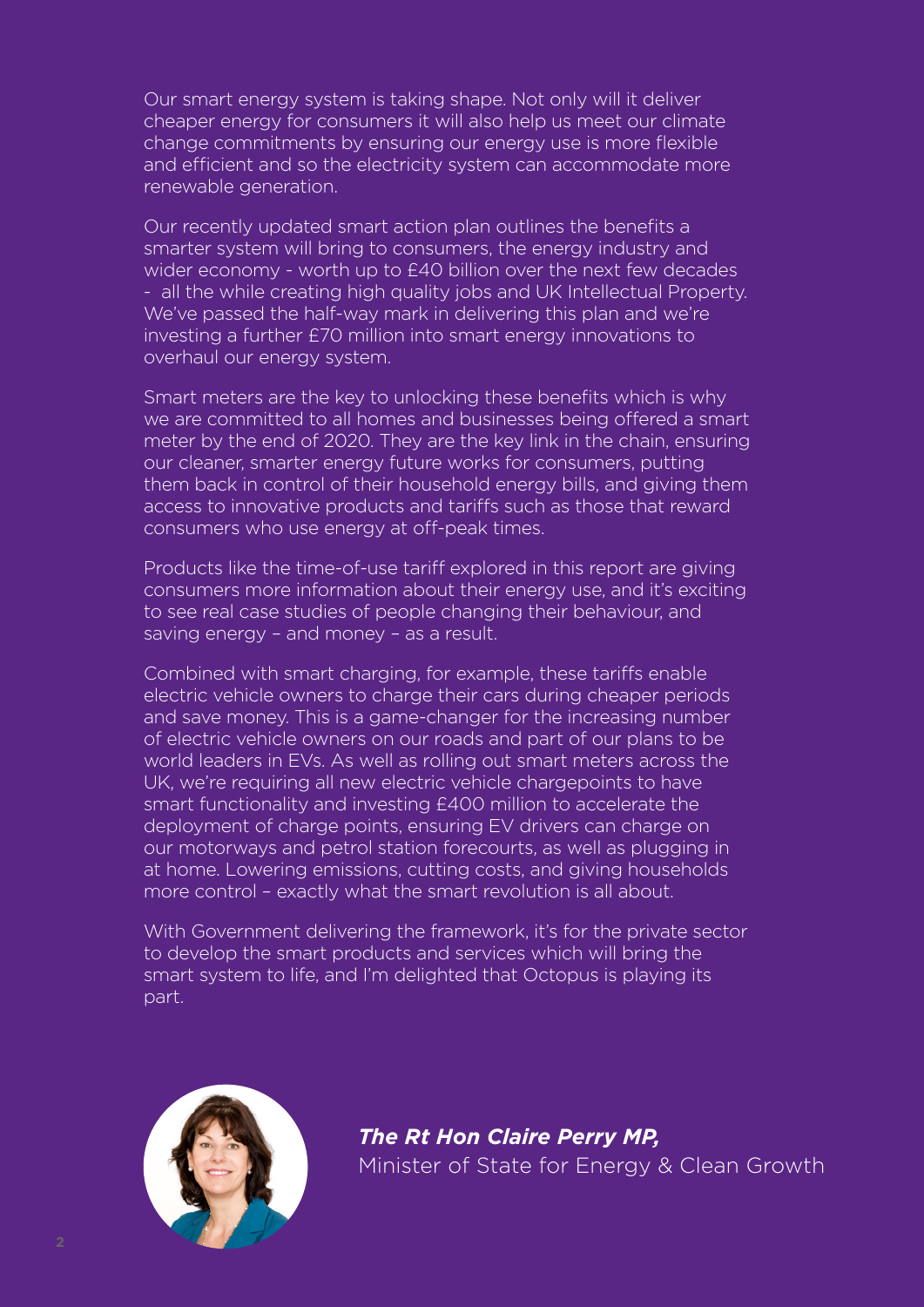Agile Octopus is the first smart time of use tariff of its kind, and the only one to be tested in-market.

There has been a long-held belief that it is very difficult to change consumer behaviour in energy. After all, most customers don't switch suppliers even when they could save hundreds of pounds.

Octopus likes to challenge long-held beliefs. We know people don't act as hyper-rational economic bargaining units, but respond to a wide variety of factors like whether a decision is easy, makes sense, has immediate impact or makes them feel good.

This report contains the first set of real world findings from a halfhourly time of use tariff, and the results are exciting. Agile has shown that by helping people make decisions that feel natural to them, energy consumers do change their behaviour.

People totally understand that price varies with supply and demand - whether it be peak and off peak pricing in transport and hotels, or seasonal pricing in supermarkets. It's therefore bonkers that suppliers do not give consumers any reason to charge a car when there is ample cheap electricity on the system, or to do their washing when the sun is shining.

We built Agile to help consumers take advantage of this and, in doing so, provide huge benefits to the energy system as a whole.

Empowering citizens to shift their electricity use away from peak times will be critical to avoiding a £40bn bill for upgrading energy infrastructure. As we decarbonise, shifting consumption times will also enable more rapid uptake of electric vehicles and renewable generation.

Now we've demonstrated that the technology works, we welcome the opportunity for more consumer and market-led approaches to get the most out of our grid, rather than traditional command-and control mechanisms.

Well done to policy makers and regulators for making the smart grid possible, and enabling companies like ours to deliver innovation like this. Grasping the opportunities of disruptive business models and breakthrough technology will enable energy consumers to reap the rewards of progress they have benefited from in so many other consumer markets.



*Greg Jackson,*  Octopus Energy CEO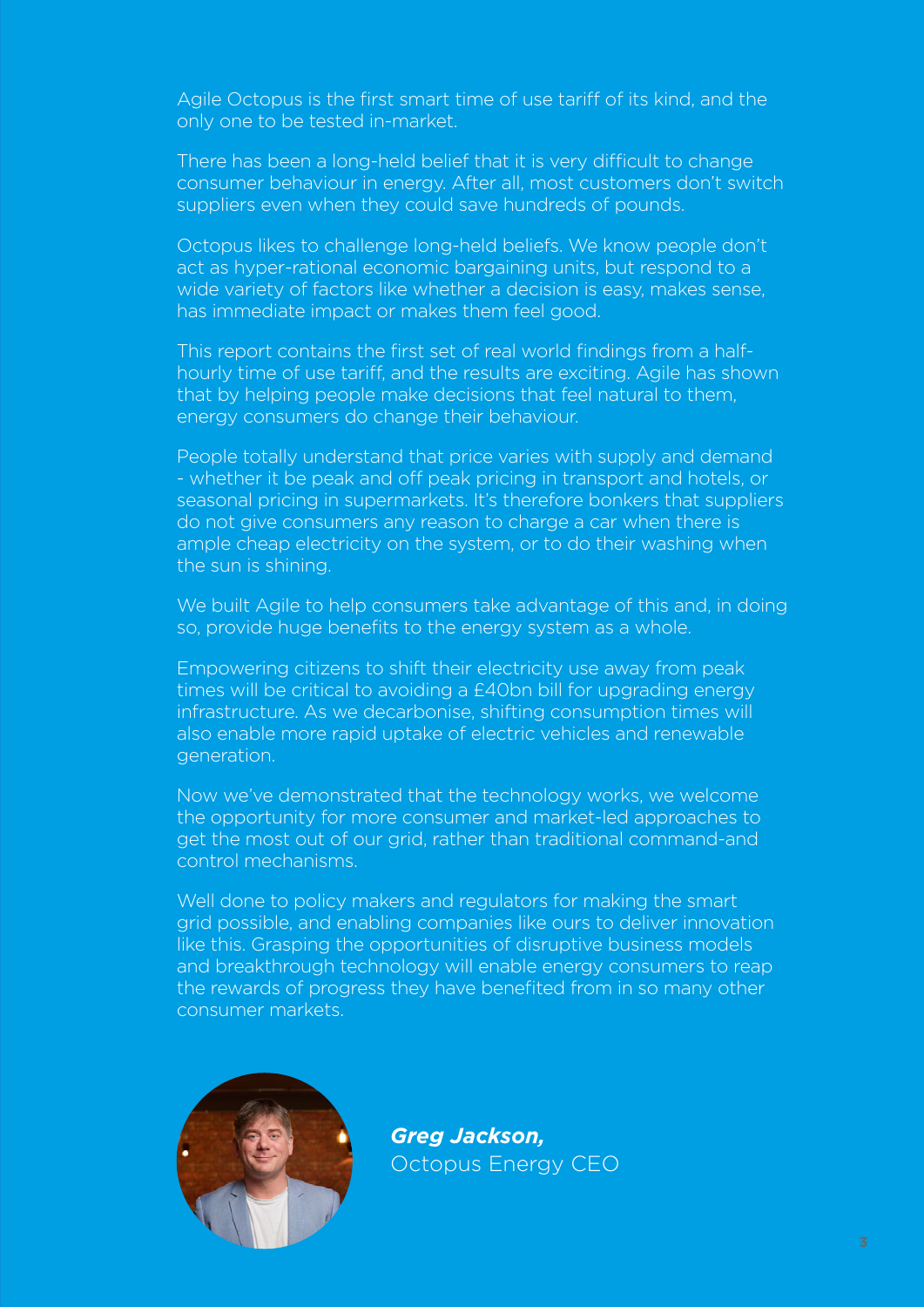### Agile Octopus: paving the way to a low carbon future

*The first half-hourly time of use tariff demonstrates significant impact, with consumers shifting their consumption away from peak times - reducing the strain on the system, lowering carbon emissions, and saving money.*

- The First results from our Agile Octopus half-hourly time of use tariff shows consumers shifted electricity consumption out of peak periods by 28%
- Engaged consumers reduced their consumption at peak times by 15.62kWh per month - equivalent to 11 washing cycles - and saved 4.5kg carbon dioxide per month
- Electric vehicle (EV) drivers reduced peak consumption even further, by 47%
- 95%\* of consumers paid less than they would on Octopus's cheapest fixed tariffs, and all paid a lot less than a typical legacy supplier standard variable tariff
- The average Agile customer would save £188 per year compared to legacy standard variable tariffs, and £45 per year compared with Octopus Energy's 12 month fixed tariff



*\* 5% of customers paid £2/mth more than previously at the 95% confidence level.*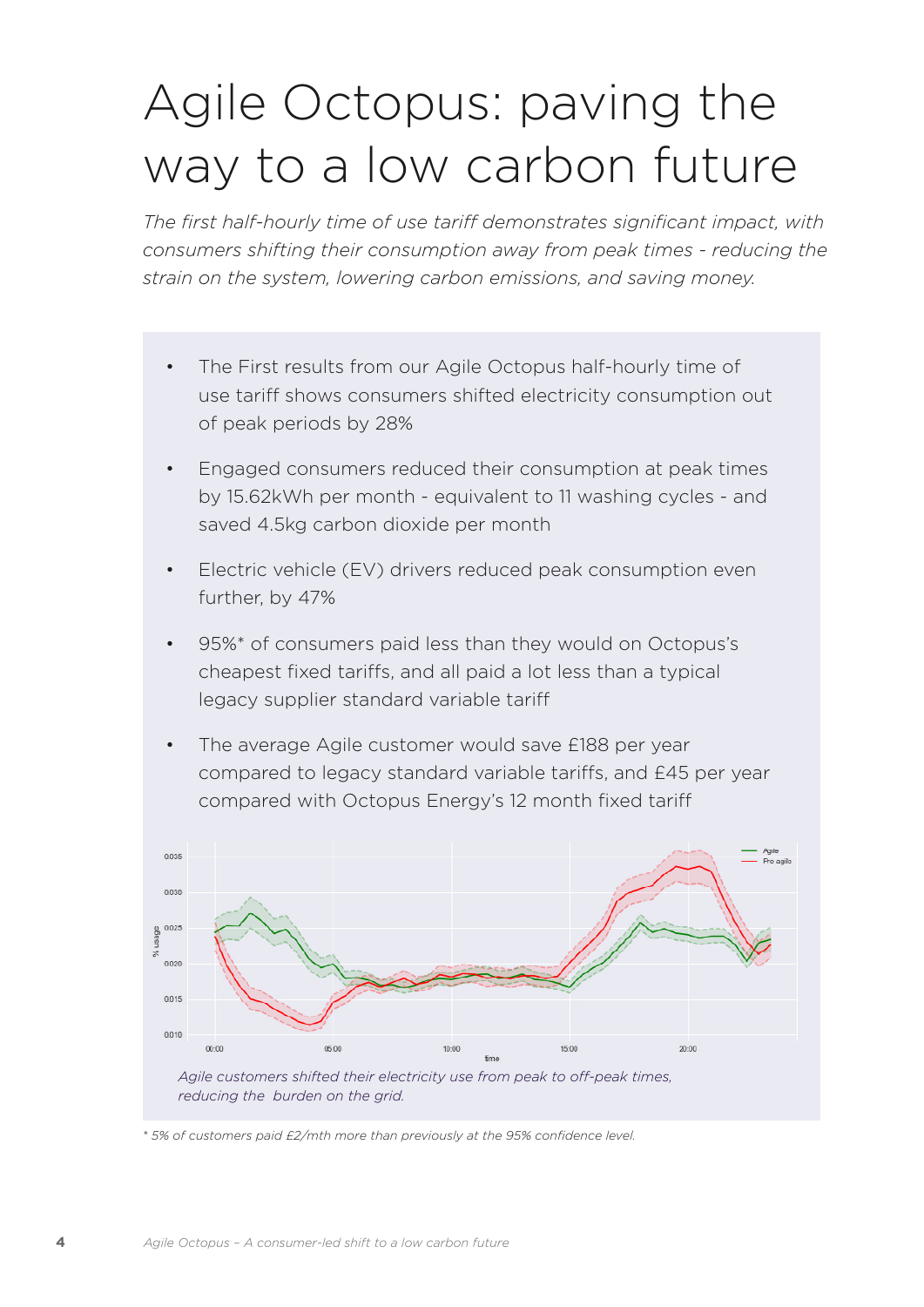### The challenge: Engaging consumers with energy

At the moment, consumers engage very little with their energy. For example, in spite of typical savings of £200 - £300 per year for those who switch their energy supplier every year, industry estimates show that only 5% of people opt to do so. This contradicts the common sense assumption that customers are more likely to change their behaviour when financial incentives are larger.

Getting consumers to change their behaviour therefore cannot be purely about cost. The 5p 'plastic bag tax' shows that it's as important to provide a compelling 'prompt' for consumers as it is savings. We therefore wanted to show that smart time of use tariffs can be the 'plastic bag tax' breakthrough for energy tariffs, providing a 'nudge' that helps shift consumer behaviour, while also delivering savings.

As well as bill payers' wallets, lack of consumer engagement is a problem for the energy system as a whole. As we decarbonise, the energy system is being put under greater strain - both through moving from carbon intensive forms of generation to renewables, and through huge consumer uptake of electric vehicles. To ensure there's enough electricity to go around when everyone wants power at peak time, we are either going to have to spend billions reinforcing the system, or get people to spread when they consume electricity.

To achieve the latter, getting consumers to engage with their energy use is imperative. Encouraging consumer engagement was the rationale behind the Government's smart meter rollout. Smart meters are designed to unleash the benefits of smart time of use tariffs, like Agile. However, up until now nobody has developed the technology to do so. We therefore decided to see if it was possible to show that consumers would engage with their energy if they were given the tools to do so in a real market situation.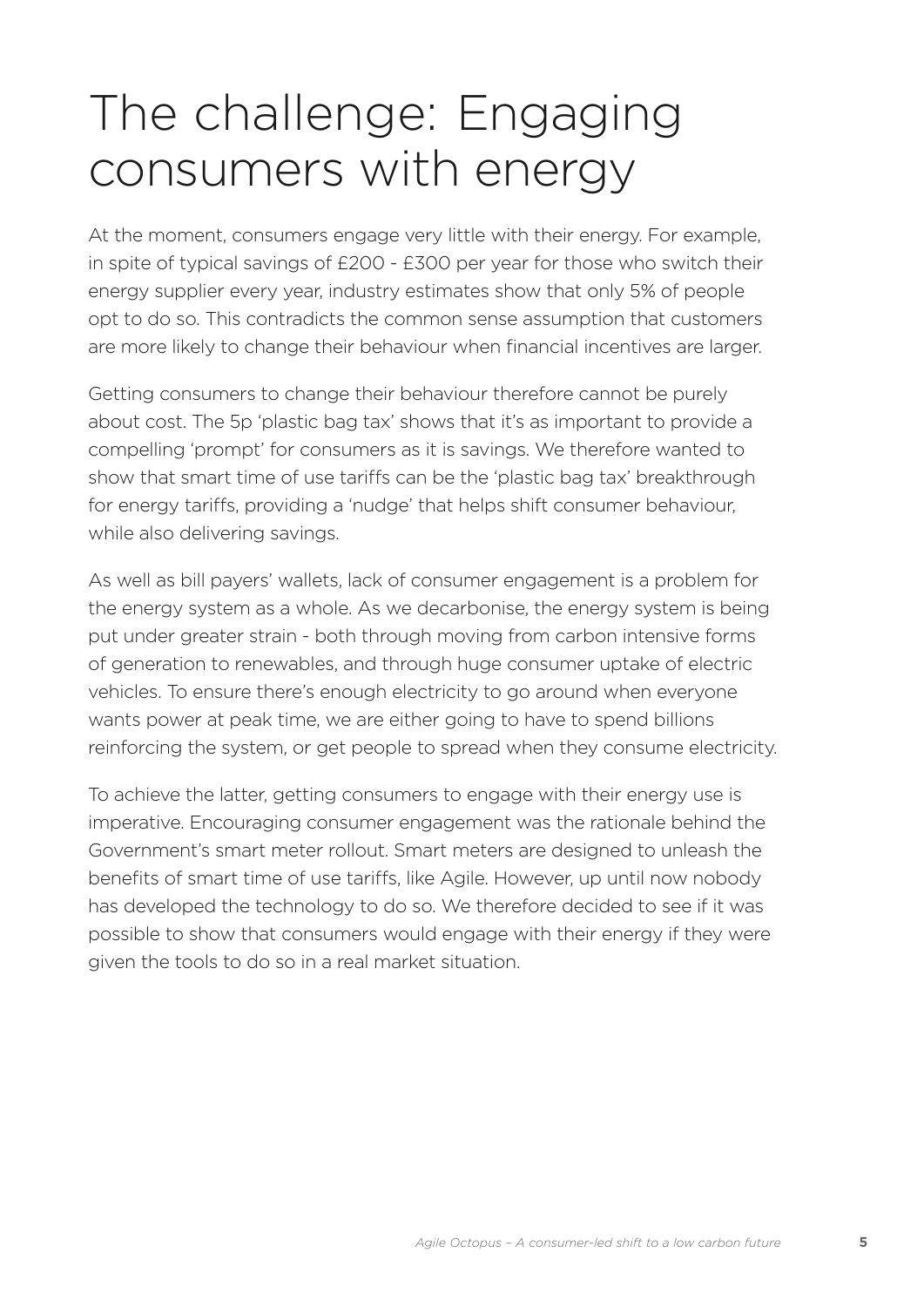## Launching Agile Octopus

### **In February 2018, Octopus Energy launched the first smart time of use tariff, Agile Octopus.**

Unlike other suppliers, Octopus Energy's systems have been designed for smart time of use tariffs, unlocked by smart meters and half hourly settlement.

We therefore wanted to create a tariff, Agile, that proved it was possible to drive positive consumer behaviour change in real-life context.

In doing so, we hoped to show that:

- People would change the way they consumed electricity after moving from a non-time of use tariff to Agile;
- Once on Agile, consumers would save money by shifting their electricity use away from peak times; and
- We could ensure that customers that did not change their behaviour would not be detrimentally affected

### How does Agile work?

Smart meters allow customers' electricity use to be calculated and billed in half hour periods, and so open the possibility for those half hourly prices to reflect the real price of electricity as it changes throughout the day.

Agile's half-hourly prices reflect the real prices of the electricity that Octopus buys a day ahead, which are made up of wholesale costs and extra charges for things like use of the grid.

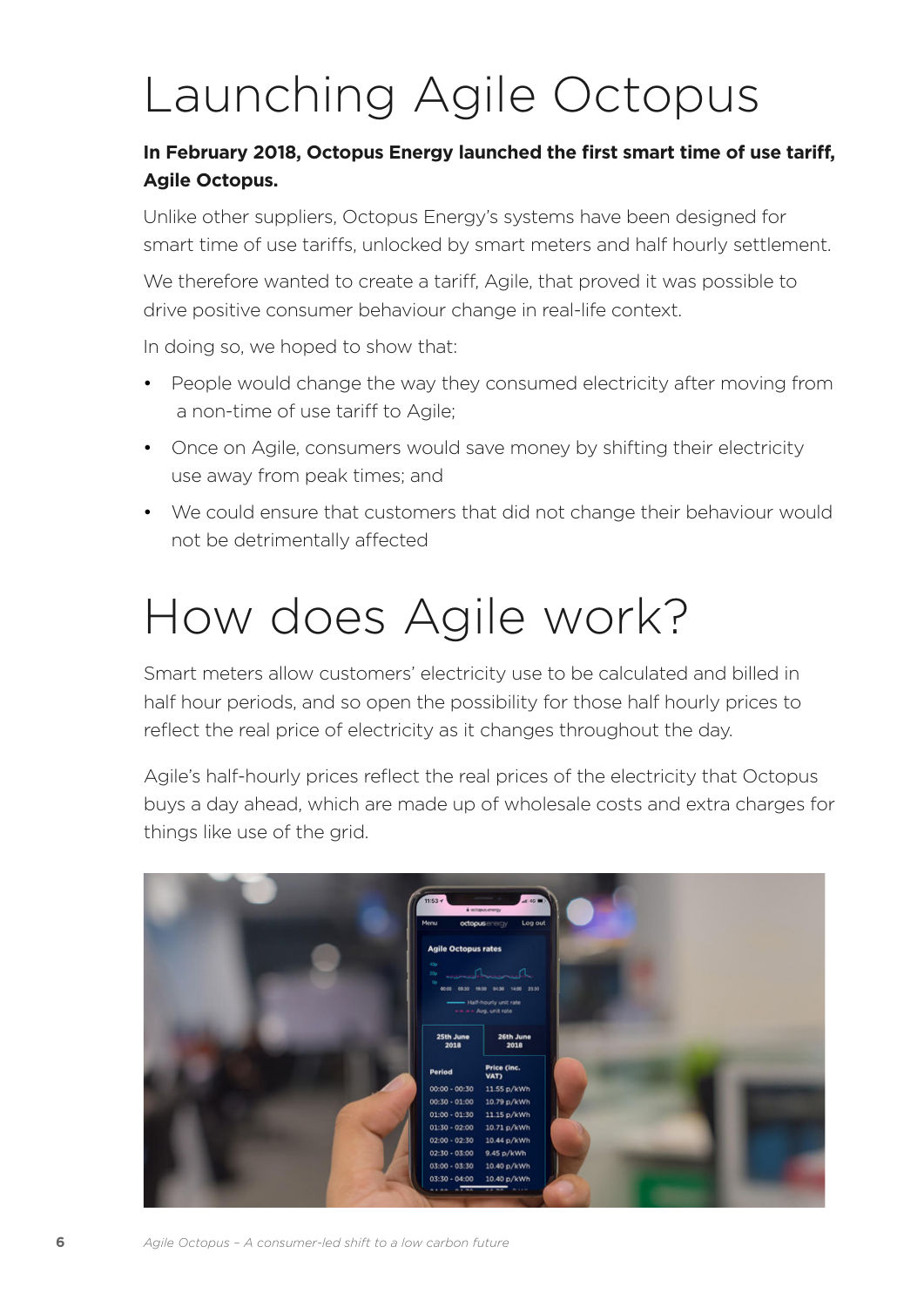Agile customers are able to check energy prices for the following day online and through the Octopus app at 4:30pm every day. This allows them to see when the cheapest windows will be the next day, giving them control over their consumption and a better idea of their daily spend.

As a simple rule of thumb, because there is always a large peak between 4pm and 7pm, all Agile customers need to do is adjust their consumption away from that time to benefit overall from the tariff.

While extreme price spikes are rare and short-lived, typically lasting 30 minutes to an hour, they do happen. To protect customers from this, Agile includes Price Cap Protect, ensuring customers never pay more than 35p per kWh.

At the end of the month customers receive a statement. The front page looks like a usual bill, but for those who like more detail there is also a full line-by-line breakdown of customers' daily consumption by each half hour, summarised for each day with a graph and their average price per kWh.



This helps drive customer engagement by allowing them to see how their behaviour affects the cost of their electricity.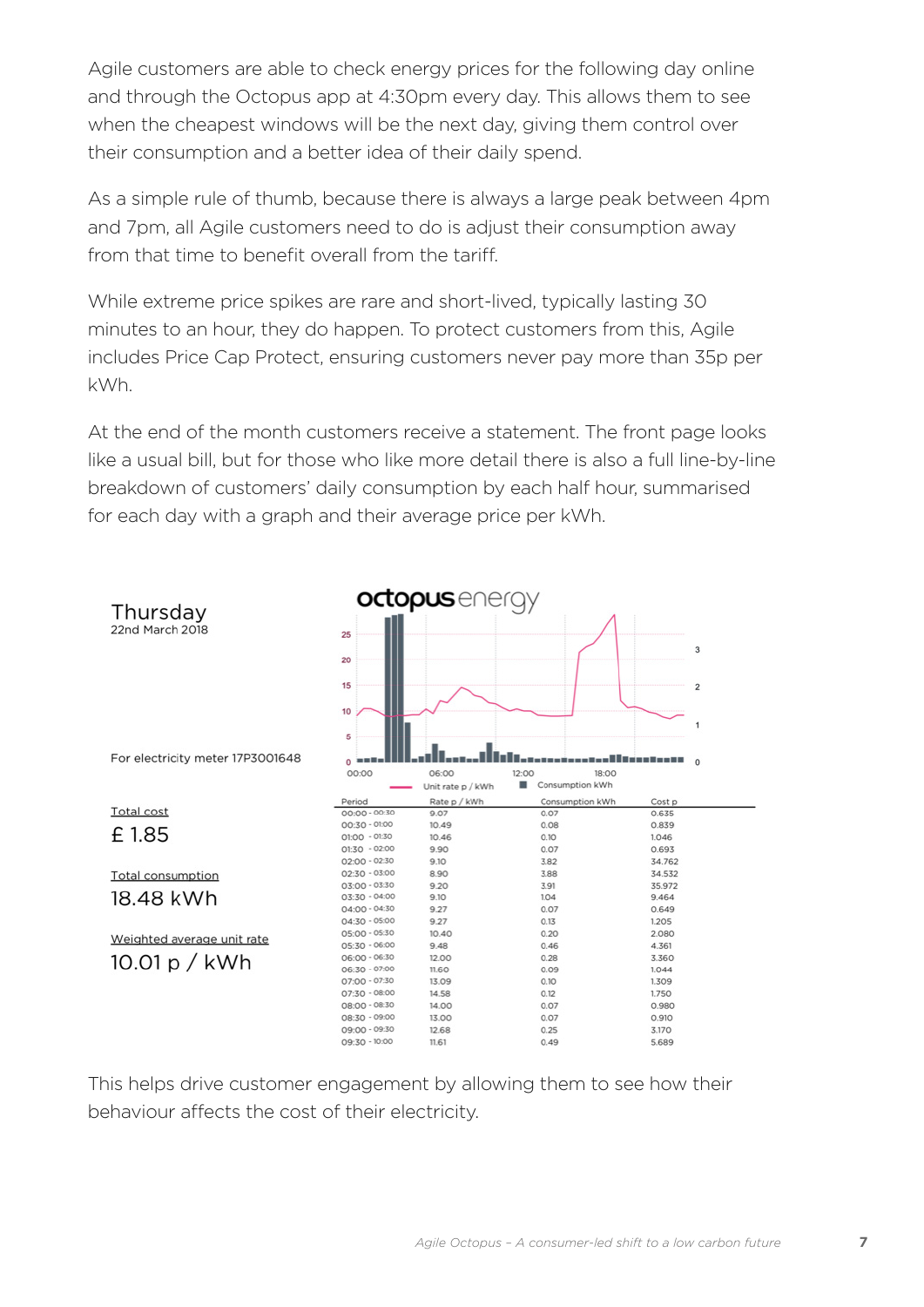### Findings

#### **Consumers will engage with their energy if given the tools to do so**

After being on Agile for six months, customers adjusted the way they consumed electricity - reducing their usage during peak hours and moving their consumption to off-peak times when prices were lower.

28% showed a statistically significant change in peak time usage, dropping peak usage from 16% to 11.5% of their daily consumption. This behaviour change reduced peak demand by an average of 15.62kWh per month.

Overall, peak use was reduced by 28.19%, suggesting that wider uptake of smart time of use tariffs could significantly shift overall demand at peak times, which would bring huge system benefits.

#### **Consumers who engage more can save more money**

We found that Agile customers who engaged more, saved more money, with the most engaged 25% of customers saving £91 compared with an Octopus 12 month fixed tariff, and £229 compared with the average large legacy supplier standard tariff.

In particular, electric vehicle drivers - who have large, shiftable electricity loads - changed their behaviour the most and achieved the greatest savings, with the average EV driver saving £132 compared with with an Octopus fixed tariff.

The most active Agile EV customers dropped the proportion of power they used in the peak period by a massive 47%.

### **Even consumers who don't engage are still better off than on a legacy supplier SVT or even an Octopus fixed 12 month tariff**

On average, customers whose engagement went down or stayed the same still benefited. The least engaged 25% of the study broke even (with a saving of 80p) compared with an Octopus fixed tariff, and saved £170 compared with the average large legacy supplier standard variable tariff (SVT).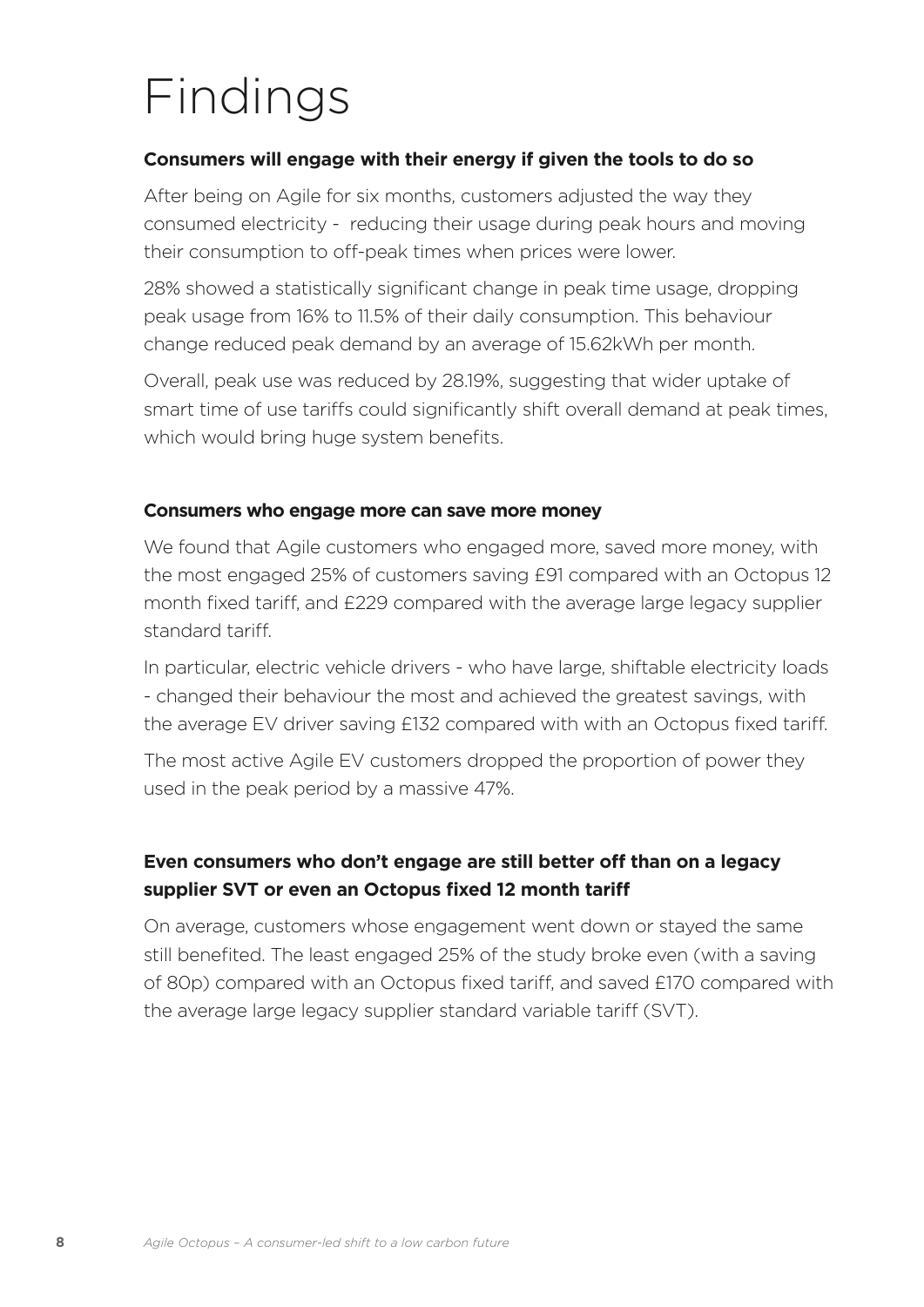### Results in depth

### **Consumers trialling Octopus Energy's Agile tariff have significantly shifted their electricity consumption away from peak periods**

The graph below shows the electricity usage of the entire cohort by percentage in each 30 minute block. The red 'before' line closely resembles the average profile of standard customers, while the green 'after' line is flattened by comparison, showing reduction in peak usage and an increase in usage during the cheap overnight period.



*Dotted lines show the range of variation of usage. Bootstrapping methods have been used to estimate the variances in statistics to provide 95% confidence intervals.*

The graph shows a clear picture of customers shifting their behaviour to reduce their usage during peak hours, and moving their load to times when prices are lower, with the peak hour seeing particularly high reduction.

We found that 28% of Agile customers showed a statistically significant change in peak time usage, and overall peak use was reduced by 28.19%.

#### **Those who engaged more benefited from reduced bills**

The chart below shows each Agile customer ranked by money saved per year, compared with if they had been on Octopus Energy's 12 month fixed tariff. The size of the shape indicates their level of engagement - how much each customer changed their behaviour from before they were on Agile compared with six months usage on Agile. You can see that all those who display behaviour change have saved money, while all those who have not saved money have not changed their behaviour.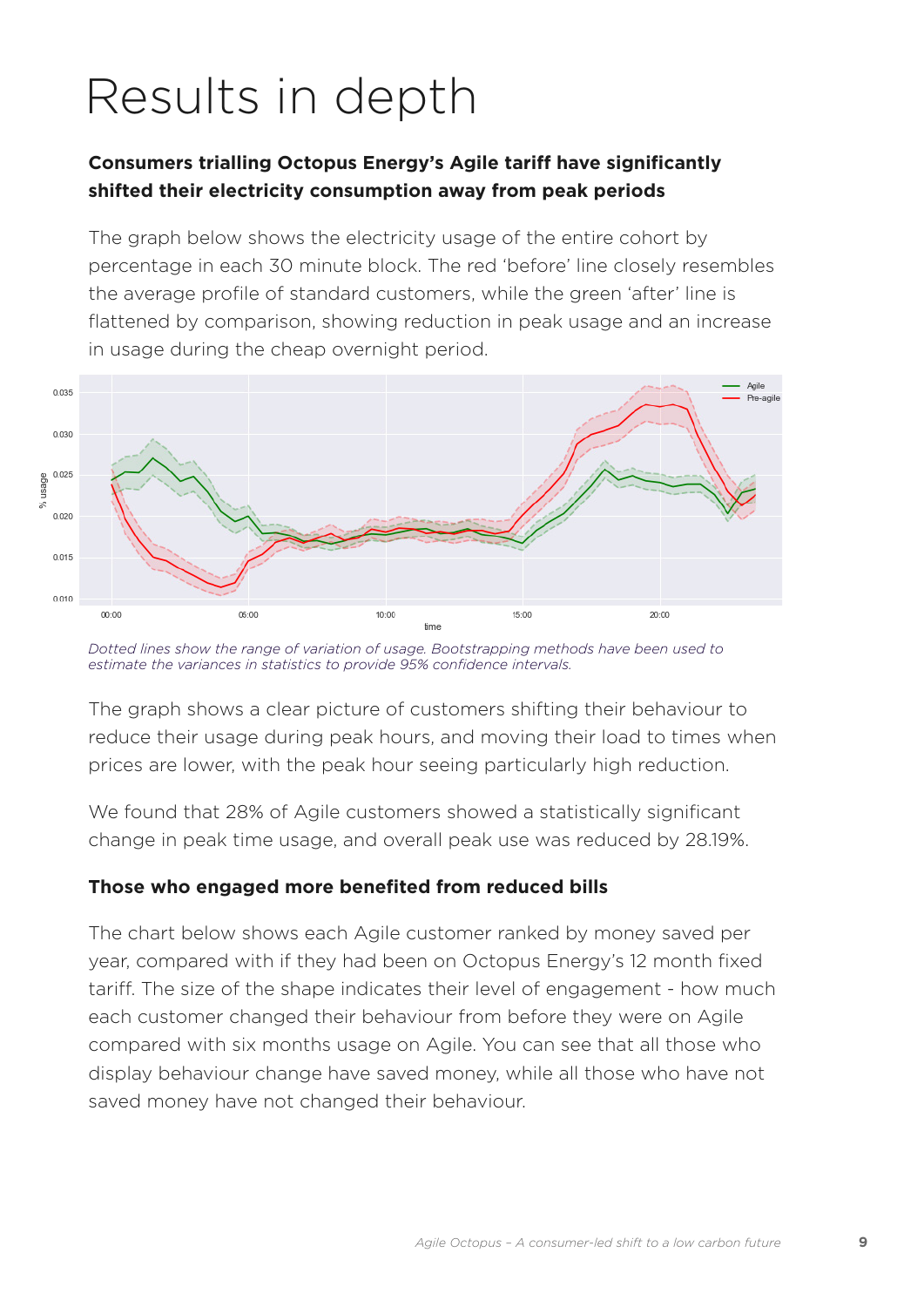

The square shapes are those customers who are EV drivers. It is noticeable that these show the greatest savings, and the greatest behaviour change. This makes sense – EV drivers have large, shiftable loads and so are the biggest burden on the grid at peak times and have the most to gain by shifting their use.

The shape of the graph is skewed above the 'zero' line showing that most people on the tariff saved money. The majority of those who did not save money saw less than 80p per month difference with the Octopus 12 month fixed tariff – still saving £188 per year compared with a typical legacy supplier SVT.

Some customers have saved money without changing their behaviour much, because they were already using electricity outside of peak hours before they went on the tariff – imagine, for example, a working family who already eat after 7pm and use washing machines later in the evening.

Expressed differently, the table below shows the money saved by various cohorts of Agile customers.

| <b>Agile customer</b><br>cohort | <b>Annual savings vs</b><br><b>Octopus 12M Fixed</b> | <b>Annual Savings vs legacy</b><br>supplier average SVT |
|---------------------------------|------------------------------------------------------|---------------------------------------------------------|
| Full sample                     | £45                                                  | £188                                                    |
| Most engaged 25%                | £91                                                  | £229                                                    |
| Least engaged 25%               | £0.80                                                | £170                                                    |
| EV drivers                      | F132                                                 | £338                                                    |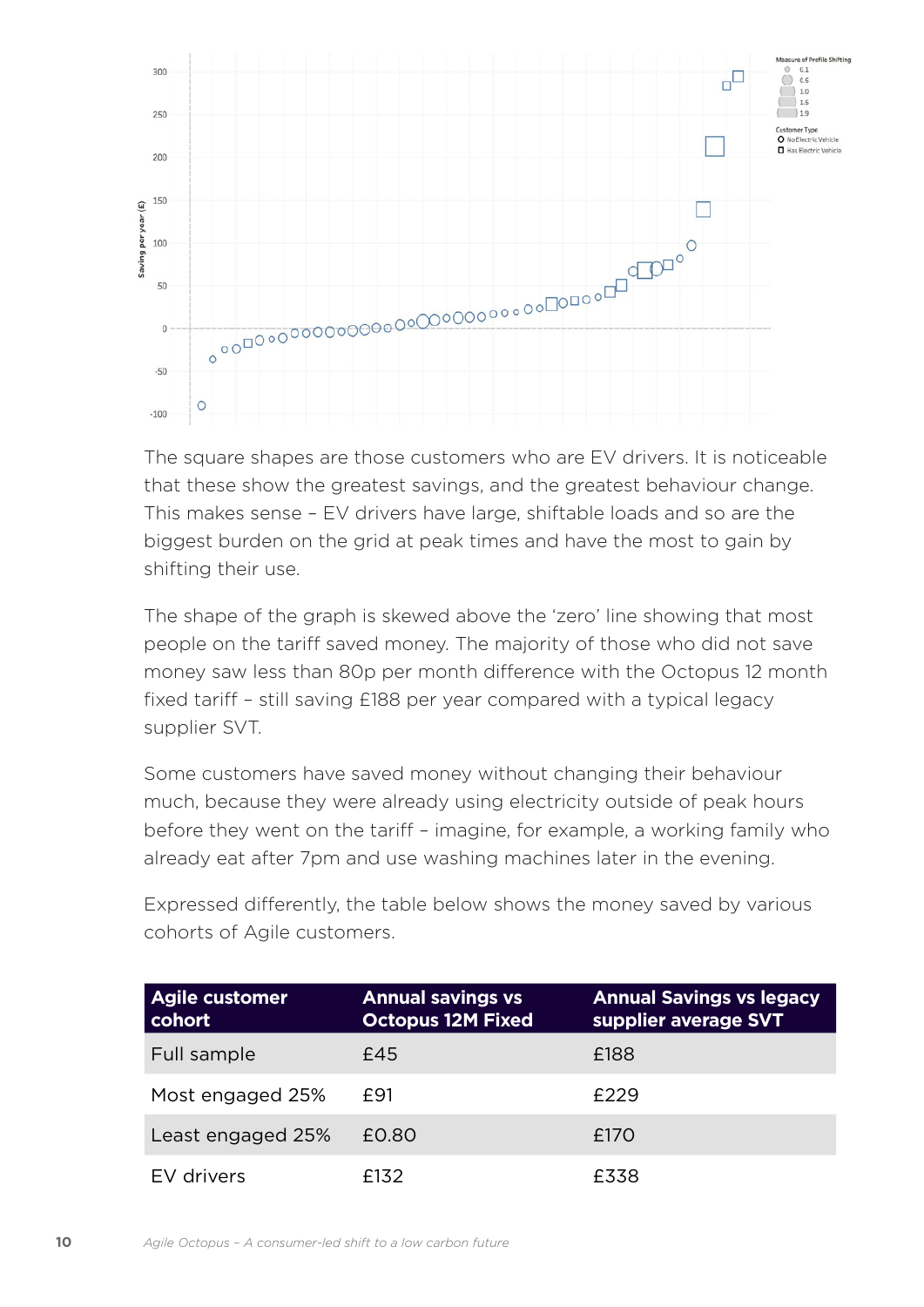#### **EV drivers demonstrate the greatest sensitivity to price signals**







Looking at the data another way, this graph shows the movement of charging periods out of peak times .

For EV customers only, 45% showed a statistically significant change in peak time usage and the most active Agile EV customers dropped the proportion of power they used in the peak period by a massive 47%.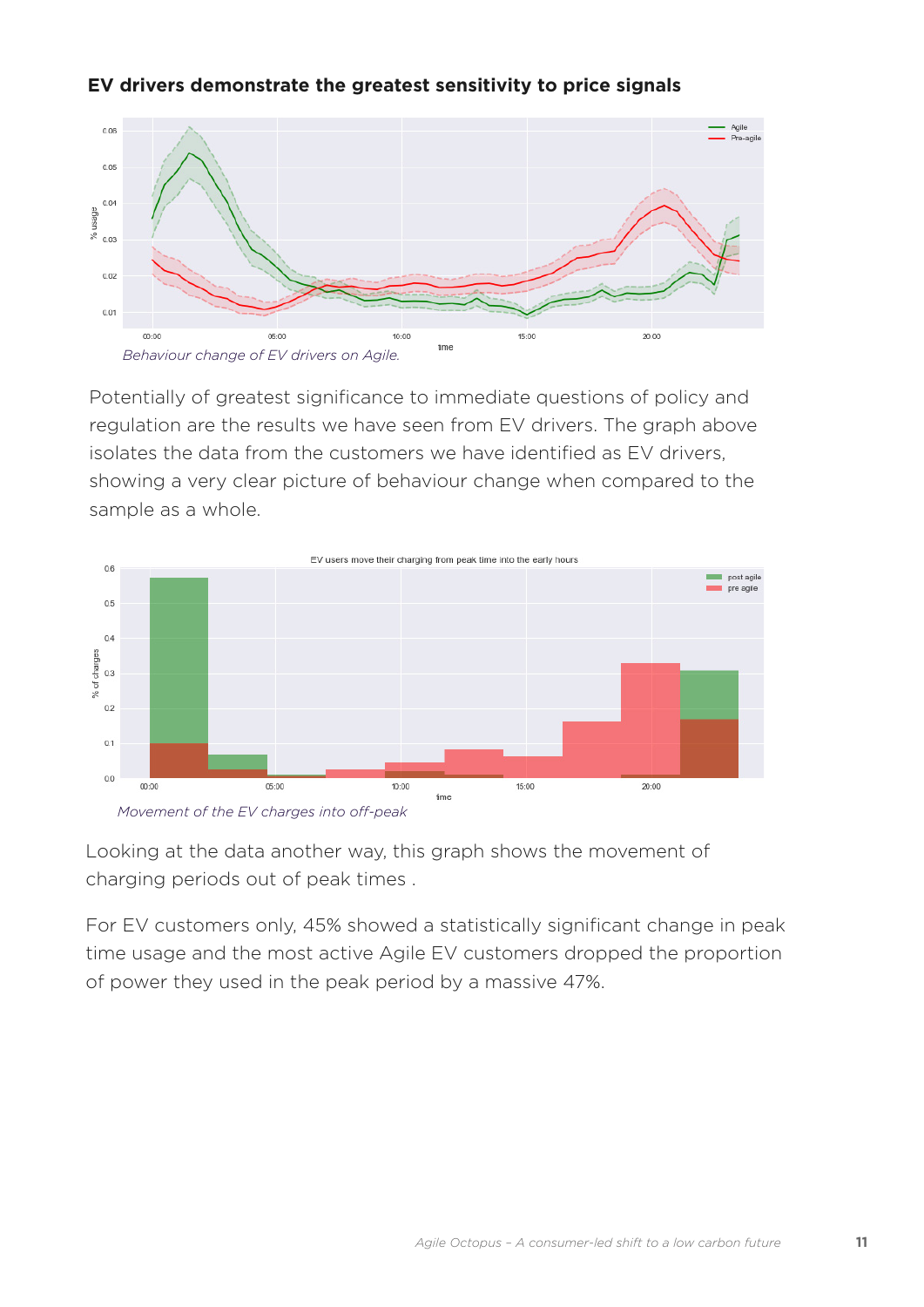### **The overall pattern is also reflected when you compare all Agile customers with our smart meter customers on standard tariffs**

To ensure our analysis of customer behaviour change was robust, we only studied customers for whom we had sufficient 'before Agile' and 'after Agile' smart meter data. However, comparing the full Agile customer base with all of our 'non-Agile' customers for whom we have smart meter data shows a similar difference in shape, giving us high confidence that the pattern will be replicated as we grow the number of customers on Agile.



*Comparing all Agile customers, including those for whom we don't have 'before' and 'after' data, displays the clear contrast between Agile customers usage and non-Agile customers.*

#### **Case Study: Alex and Justin Emery, Nottinghamshire**

Justin supplies ventilation and heating systems to the agriculture industry, and was spending £700 per month on diesel for his car. He realised it would be cheaper for him to drive an electric vehicle, and so he bought a Tesla.

Before joining the Agile Octopus tariff, Alex and Justin tried to use their dishwasher and washing machine during sunny periods when they could get cheap energy from the solar panel on their roof. However, Justin would still charge his car at service stations because it worked out cheaper than home charging with their previous supplier. But once they installed a Tesla Powerwall home battery, they decided to do more to optimise their electricity use across all their home technology and switched to Agile.

Now, Justin sets the timer on his Tesla apps to charge the car and the battery at offpeak when prices are cheap. He and Alex follow a general rule of thumb not to use the dishwasher or washing machine during peak times, 4-7pm, and instead use the battery for any electricity they need. While Justin finds all the technology interesting, he says the intuitive website and reliable updates make it an easy customer experience that anyone could use. Since joining Agile, Alex and Justin have saved £67.63 on their energy bill